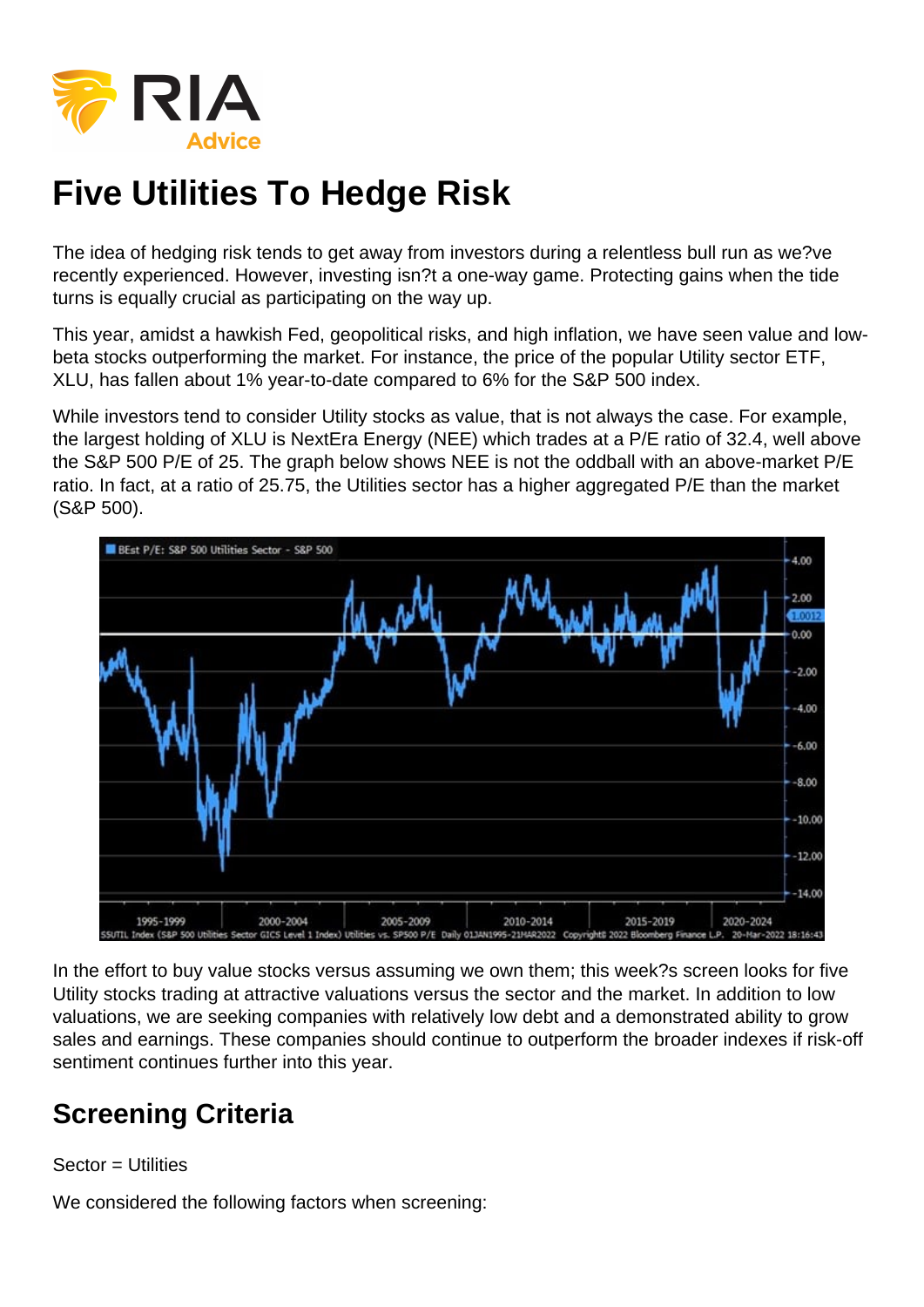- Positive dividend yield
- Current and forward valuations
- Sales and EPS past 5-years
- EPS next 5-years
- Debt levels

The stocks on this list carry a dividend yield of over 2.5%. They encompass a wide range in size, from the largest with a market cap of \$48.2b to the smallest of \$2.6b. While they all trade at a P/E below that of XLU, some hover near deep value territory, with others are trading closer to the sector P/E.

Company Summaries (all descriptions courtesy Zacks)

### American Electric Power (AEP)

American Electric Power Company, Inc. is one of the largest investor-owned electric public utility holding companies in the United States. AEP s electric utility operating companies provide generation, transmission and distribution services to the retail customers in Arkansas, Indiana, Kentucky, Louisiana, Michigan, Ohio, Oklahoma, Tennessee, Texas, Virginia and West Virginia.

AEP has the highest P/E and forward P/E in this scan. However, they are moderately below that of the market and XLU. AEP is the sixth largest publicly traded utility and constitutes 4.75% of XLU. Therefore, it will be more correlated with XLU than the other stocks in this scan.

Passive investors blindly buy sectors instead of individual stocks. If passive investors continue to chase value via utilities, AEP should benefit more than the other stocks in this scan. As we show below, AEP has the highest technical rating of the five stocks.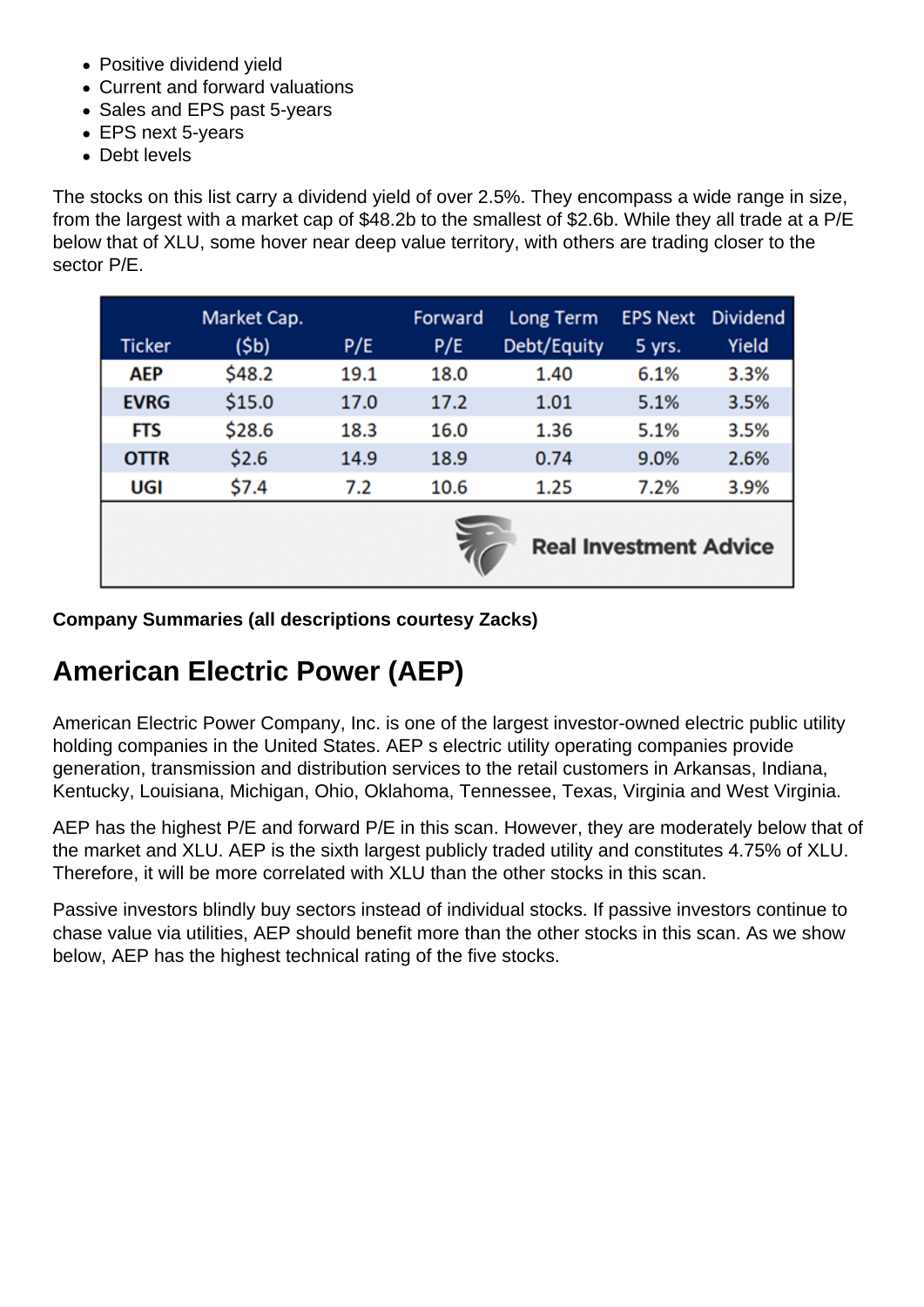# Evergy (EVRG)

Evergy, Inc., through its operating subsidiaries, Kansas City Power & Light Company and Westar Energy Inc., provides clean, safe and reliable energy primarily in Kansas and Missouri. Evergy, Inc., formerly known as Westar Energy Inc., is based in Kansas City, United States.

Of the five stocks in this scan, EVRG has the lowest expected growth rate for the next five years. That said, they have a better debt/equity ratio than larger utilities and a nice .75% pickup in dividend yield versus XLU.

# Fortis (FTS)

Fortis, Inc. is engaged in electric and gas utility business. The Company offers regulated utilities comprised of electric and gas as well as engages in non-regulated hydroelectric operations. It operates primarily in Canada, United States and Caribbean. Fortis, Inc. is based in St John?s, Canada.

Fortis looks very similar in many valuation ratios to AEP. It is a slightly smaller company, but it is based out of Canada. Because of their Canadian domicile, currency-hedging and different regulatory regimes can result in measurable differences between the performance of AEP and FTS.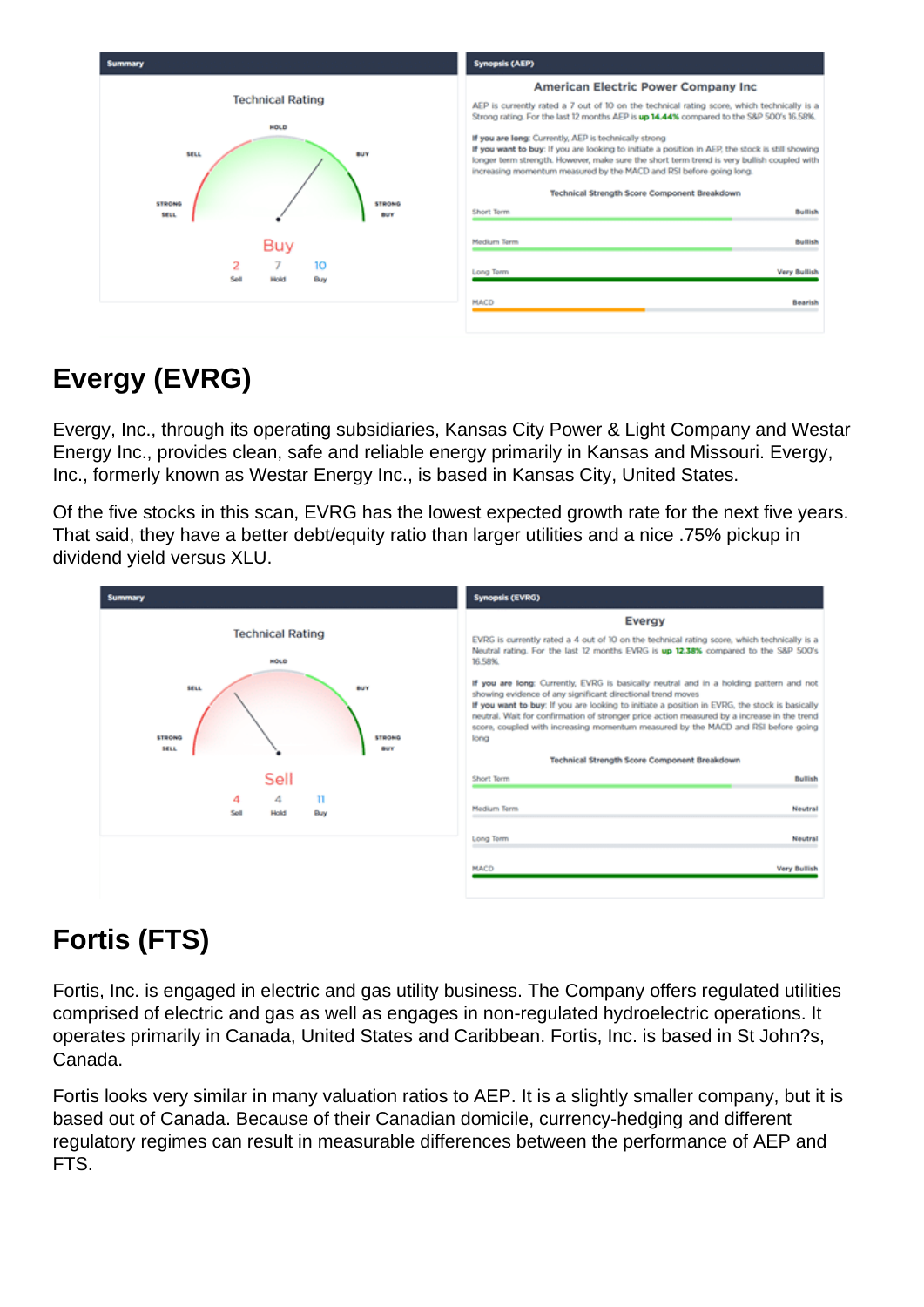# Otter Tail (OTTR)

Otter Tail?s primary business is the production, transmission, distribution and sale of electric energy. The Company, through its subsidiaries, is also engaged in other businesses which are referred to as Health Services Operations and Diversified Operations.

OTTR is a much smaller company than the others in this screen. They also are expected to grow at the fastest rate. Given the small size of OTTR, it is not well invested in by passive investors. This may be to its benefit if the market continues declining and passive investors sell.

It is worth noting OTTR has the lowest dividend yield in the group but the highest growth rate. Investors should expect to make up in price what they give up in dividends.

# UGI Corporation (UGI)

UGI Corporation is a holding company that, through subsidiaries, distributes, stores, transports and markets energy products and related services. They are a domestic and international retail distributor of propane and butane (which are liquefied petroleum gases ( LPG )); a provider of natural gas and electric service through regulated local distribution utilities; a generator of electricity; a regional marketer of energy commodities; an owner and manager of midstream assets; and a regional provider of heating, ventilation, air conditioning, refrigeration and electrical contracting services.